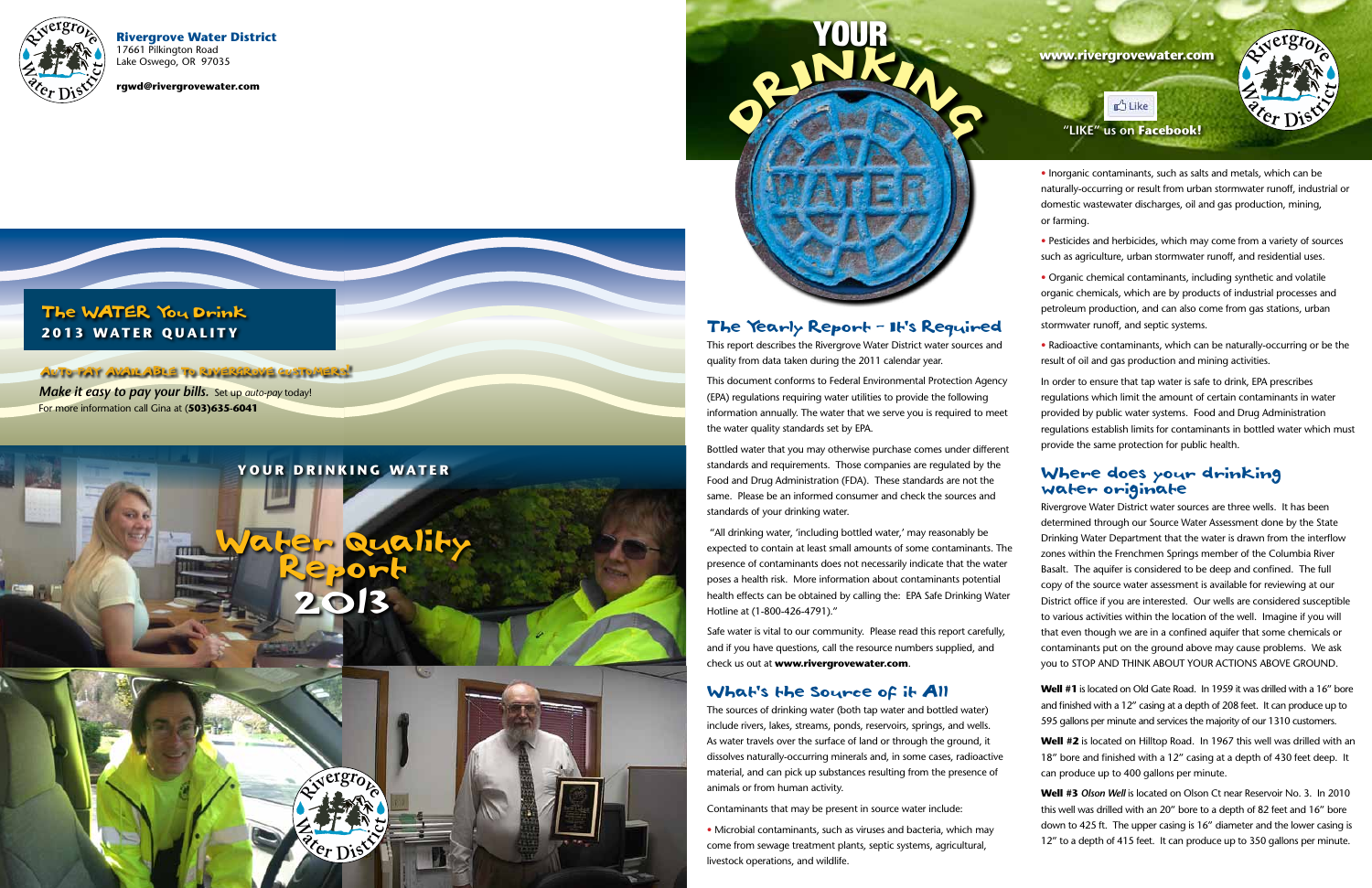

In this table you will find many terms and abbreviations with which you might not be familiar. To help you better understand these terms we've provided the following definitions:

**Action Level (AL).** The concentration of a contaminant which, if exceeded, triggers a treatment or other requirement which a water system must follow.

**Contaminants.** When microbiological, inorganic, organic, and radioactive compounds in drinking water have exceeded regulated maximum levels they are considered contaminants.

**Maximum Contaminant Level\*** *(maximum allowed)* **(MCL)**. The highest level of a contaminant that is allowed in drinking water. MCL's are set at very stringent levels.

**Picocurries per liter.** Picocurie is a measure of radioactivity. One picocurie is a trillion times smaller than one curie.

**Maximum Contaminant Level Goal** (*"goal"*) **(MCLG)**. The level of a contaminant in drinking water below which there is no known or expected risk to health. MCLG's allow for a margin of safety.

**Non-Detects (ND).** Laboratory analysis indicates that the constituent is not present or that it is present at levels too low for modern laboratory equipment to detect.

**Parts per million (ppm)** or **Milligrams per liter (mg/L).** One part per million is comparable to one minute in two years or a single penny in \$10,000.

**Parts per billion (ppb)** or **Micrograms per liter (ug/L).** One part per billion is comparable to one second in 32 years, or one minute in 2,000 years, a single penny in \$10,000,000,or the first 16 inches on a trip to the moon.

**Regulated Contaminant.** Regulated by law to protect public health. The law specifies maximum contaminant levels allowed in drinking water.

**Non Regulated Contaminant.** Have guidelines set to assure good aesthetic quality, the guidelines identify levels of substances that may affect taste, odor or color of water.

We have a ways to go for complete coverage but we are headed there. In the mean time if you have a backflow preventer within your plumbing such as one that covers the irrigation system you need to have that tested annually by a certified backflow tester and the tester is required to send the test results to us. Cross Connection-What is it?<br>your plumbing such as one that covers the irrigation system you \* "MCL's are set at very stringent levels. To understand the possible health effects described for many regulated constituents, a person would have to drink 2 liters of water every day at the MCL level for a lifetime to have a one-in-a-million chance of having the described effect."



# Backflow-What is It?

Just as it implies we have water going in a direction that is opposite of where it normally goes.

But you query why do we care? Well we care a lot if there is a cross connection and something flows back into our water system; and contaminates our safe drinking water!

The conditions that can cause backflow or back siphonage are high demands on our system such as high peak demands in the summer, fire fighting, or when a main gets shut down due to a break or construction.

We were once told by a customer that lives up in the high elevation level of our district that he could hear the water rush back out of his house during the hot weather. His service connection has been protected since his comment by what we call our premise isolation meter/backflow protection. WOW, that is a mouthful isn't it. But just think if it wasn't there. Maybe he could have a hose in a barrel of water with some real nasty pesticide such as Chlordane in it. Then he walks away for just a bit and when he returns the barrel is empty. Can you imagine where it went? Of course right into the water system. *HIGHLY UNLIKELY YOU REPLY!*

3. Used a pesticide sprayer that you attach to a hose to spray your lawn or garden?

Think about those sprinkler heads immersed in dirty (water which is the non potable source.)

These are just some of the possible cross connections and it is the reason why we are required to do cross connection protection programs.

Nope it is a true story, not here but back East. The result was millions of dollars of damage done to the District's pipes, customer's homes, not to mention the customers' health issues. Luckily no one died in this backflow incident.

# Isolation Backflow Protection

| <b>Contaminants</b>                | <b>Date</b><br><b>Tested</b> | <b>Violation?</b>      | Well $#1$<br><b>Detected</b>   | Well $#2$<br><b>Detected</b>          | Well#3<br><b>Detected</b>       | How We<br><b>Measure</b> | <b>MCL</b> | <b>Likely Source of</b><br><b>Contamination</b>                              |
|------------------------------------|------------------------------|------------------------|--------------------------------|---------------------------------------|---------------------------------|--------------------------|------------|------------------------------------------------------------------------------|
| <b>Gross Alpha</b><br>Radiological | 9/12/11                      | NO <sub>1</sub>        | 3.0                            | 3.1                                   | <b>ND</b>                       | pCi/L                    | 15.        | <b>Erosion of Natural Deposits</b>                                           |
| <b>Total Chromium</b><br>Chrome 6  | 3/29/11<br>10/16/12          | <b>NO</b><br><b>NO</b> | .63<br>.34                     | .34<br>.24                            | <b>ND</b>                       | $uq/L$ or $ppb$          | 100        | <b>Erosion of Natural Deposits or</b><br>Discharge from steel and pulp mills |
| <b>Total Coliform</b>              | 9/11/12                      | <b>YES</b>             | Present<br><b>Distribution</b> | <b>Present</b><br><b>Distribution</b> | Presence<br><b>Distribution</b> | Absence/<br>Presence     | >1         | Naturally present in the environment                                         |
| <b>Nitrate</b>                     | 5/28/11                      | <b>NO</b>              | 2.0                            | 2.6                                   | 0.9                             | ppm                      | 10         | Runoff from fertilizwer use; leaching<br>from septic tanks, sewage           |

In a nutshell, this is Rivergrove Water District's program. Our program goal is to retrofit each of the District's existing meters with a meter/backflow unit. All new construction is installed with these units. We test them annually. The District supplies all the parts and repairs for the assemblies. All of these costs are included in the water rate charges.

So you ask how do I know if I have a meter backflow unit? You will have a large meter box with both a meter and a backflow preventer installed in that box or two boxesone with a meter and the box behind it has a backflow.

| <b>Non-Regulated Contaminants</b> |                              |                   |                              |                                                 |                                 |                                 |                                       |  |  |  |  |  |
|-----------------------------------|------------------------------|-------------------|------------------------------|-------------------------------------------------|---------------------------------|---------------------------------|---------------------------------------|--|--|--|--|--|
| <b>Contaminants</b>               | <b>Date</b><br><b>Tested</b> | <b>Violation?</b> | Well $#1$<br><b>Detected</b> | Well #2<br><b>Detected</b>                      | Well $#3$<br><b>Detected</b>    | <b>How We</b><br><b>Measure</b> | Recommended<br><b>Limits</b>          |  |  |  |  |  |
| Aluminum                          | 8/30/12                      | <b>NO</b>         | .05                          | .06                                             | .108                            | ppm                             | $0.05 - 0.2$                          |  |  |  |  |  |
| Chloride                          | 8/30/12                      | <b>NO</b>         | $20*$                        | $9.1*$                                          | 3.9                             | ppm                             | *<250 recommended                     |  |  |  |  |  |
| <b>Hardness</b>                   | 8/30/12                      | <b>NO</b>         | $132*$                       | $108*$                                          | 102                             | ppm                             | *<250 recommended                     |  |  |  |  |  |
| <b>Silicia</b>                    | 10/12/07                     | <b>NO</b>         | 64.4                         | 67.2                                            | <b>ND</b>                       | ppm                             | No recommended standards              |  |  |  |  |  |
| Sodium                            | 8/9/11                       | <b>NO</b>         | 10.05                        | 8.1                                             | 8.1                             | ppm                             | *<20 recommended                      |  |  |  |  |  |
| рH                                | 8/30/12                      | <b>NO</b>         | 6.7                          | 6.4                                             | 6.7                             | pH units                        | 6.6-8.5 recommended                   |  |  |  |  |  |
| <b>Total Dissolved</b>            | 8/30/12                      | <b>NO</b>         | 250**                        | $200**$                                         | 180.4                           | ppm                             | **<500 recommended                    |  |  |  |  |  |
| Solids                            |                              |                   |                              | <b>Lead &amp; Copper</b>                        |                                 |                                 |                                       |  |  |  |  |  |
| <b>Contaminants</b>               | <b>Date</b>                  | <b>Violation?</b> |                              | <b>RGW Systemwide</b><br><b>Testing Results</b> | <b>How We</b><br><b>Measure</b> | <b>Action Level</b>             | <b>Likely Source of Contamination</b> |  |  |  |  |  |
|                                   |                              |                   |                              |                                                 | ppm                             |                                 |                                       |  |  |  |  |  |
| Lead*                             | 8/30/12                      | <b>NO</b>         |                              | $0.0020$ ppm                                    |                                 | 0.0050                          | Corrosion of household/commercial     |  |  |  |  |  |
| Copper*                           | 8/330/12                     | <b>NO</b>         |                              | $0.1600$ ppm                                    | ppm                             | 0.52                            | building plumbing systems.            |  |  |  |  |  |
|                                   |                              |                   |                              |                                                 |                                 |                                 |                                       |  |  |  |  |  |



**Solids** 

Have you ever heard the words above or given any thought to this? In simple terms it is just this-we have a connection between a potable drinking water source and a non potable source.

Well if you are curious ask yourself the following have you:

1. Used one of those gadgets that hooks to your faucet and put in your toilet to unclog the toilet?

2. Flushed your antifreeze from your car radiator?

4. Here's another: the infamous lawn irrigation system:

**Chlorine Distribution System**

**DJ jumps for joy at winning the AWA award.**

### **2012 Rivergrove Drinking Water Meets Every State and Federal Standard.**



For your safety, chlorine is now being used in our water distribution system. If you have questions please contact DJ at 503-635-6041.